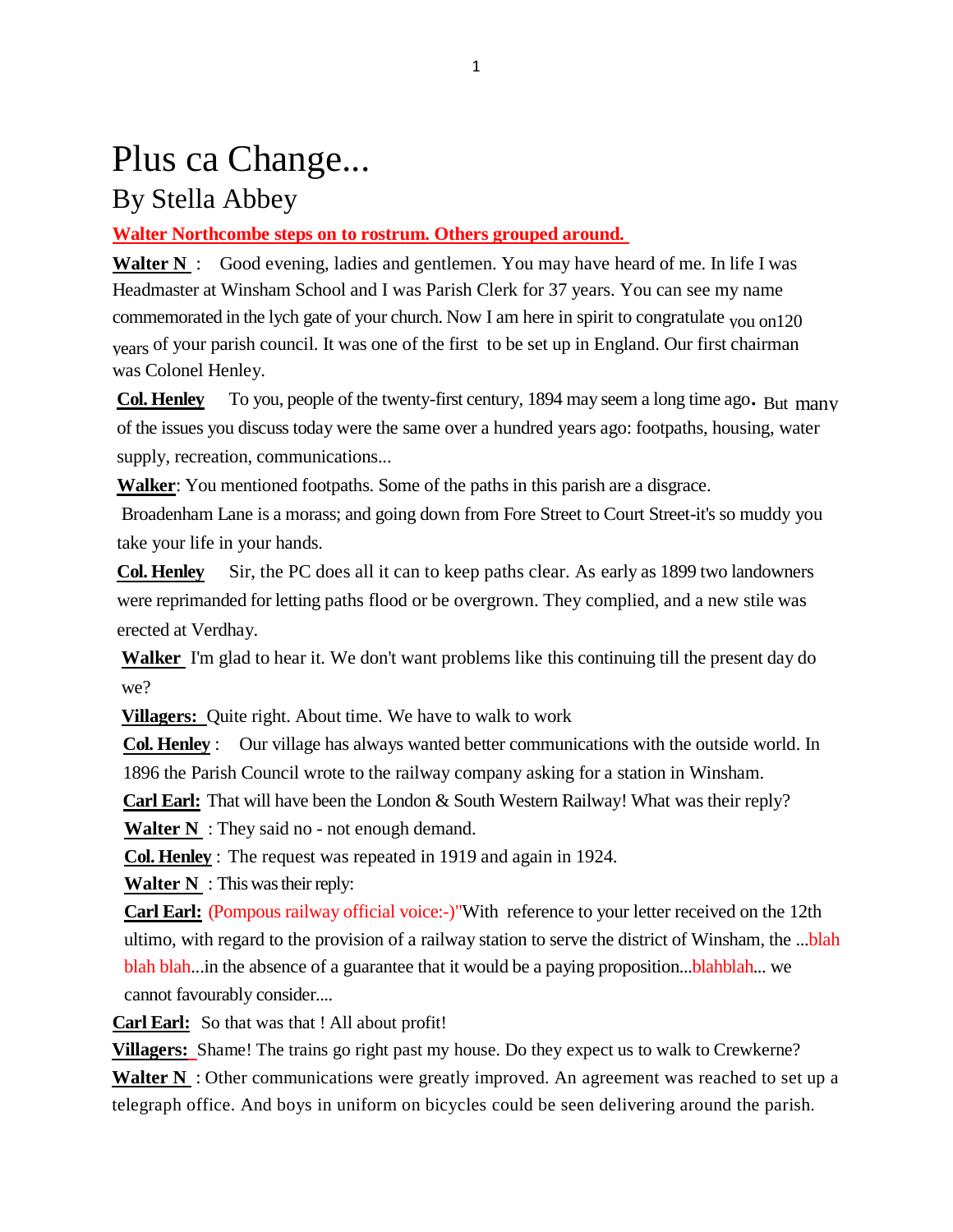And in 1904 a new post box was supplied at Whatley Cross to save walking all the way to the Post Office.

**Whatley resident**: That's why it says E *VII* R on the box, not modern E II R . Did you know that?

**John Sullivan** ; Nobody uses snail mail any more. What we want is faster broadband.

**Walter N** : (very puzzled) Broadband? I'm afraid I don't follow you sir.

**John Sullivan** :. We need quicker communication ; you said so yourself.

**Walter N** : Let me assure you that the Parish Council does all it can. A public

telephone is being provided at the Post Office. It can be used at any time of day or night with the co-operation of the Post Master, though he can charge a shilling after Post Office hours.

**Col. Henley** : And don't forget public broadcasting began in 1926 -after my time - and if you had a wireless you could listen to news broadcasts from Alexandra Palace for only the cost of a ten shilling licence fee.

**Villagers:** Telephone? Who would we be ringing? And PAY to hear news? Ridiculous..

**Walter N** : The water supply was a frequent bone of contention. Some householders had their own wells which you people can see in your own gardens, and there were stand-pipes along Fore Street. The main source of water was the village pump outside The George. This was a regular meeting place.

#### **WOMEN GATHER WITH BUCKETS.**

**Village woman 1:** I've heard your Maisie has gone up to London with the Henley family. I bet they don't fetch water from a pump.

**Village woman 2:** Some people do. But she's lucky enough to have water piped to the house and a tap in the kitchen!

**Village woman 1:** That'll be the day! And sometimes our water isn't even clean!

**Walter N** : The worst case of water pollution was that of Mr Hodder in Fore Street.

In 1901, As Parish Clerk, I was instructed to write complaining that rainwater was running off his roof and polluting the well of Mrs Gordon, next door.

#### MR & MRS HODDER APPEAR

**Mrs Hodder:** Here's a letter for you from the Parish Clerk.

**Mr Hodder:** You read it-I haven't got my specs.

**Mrs Hodder:** The downpipe in our house is polluting Mrs Gordon's well next door.

**Mr Hodder:** Nonsense! None of their business. Throw it out.

**Walter N** : By 1903 the matter was still not resolved. So I was instructed to write again....

**Mrs Hodder :** Here's another letter from the Clerk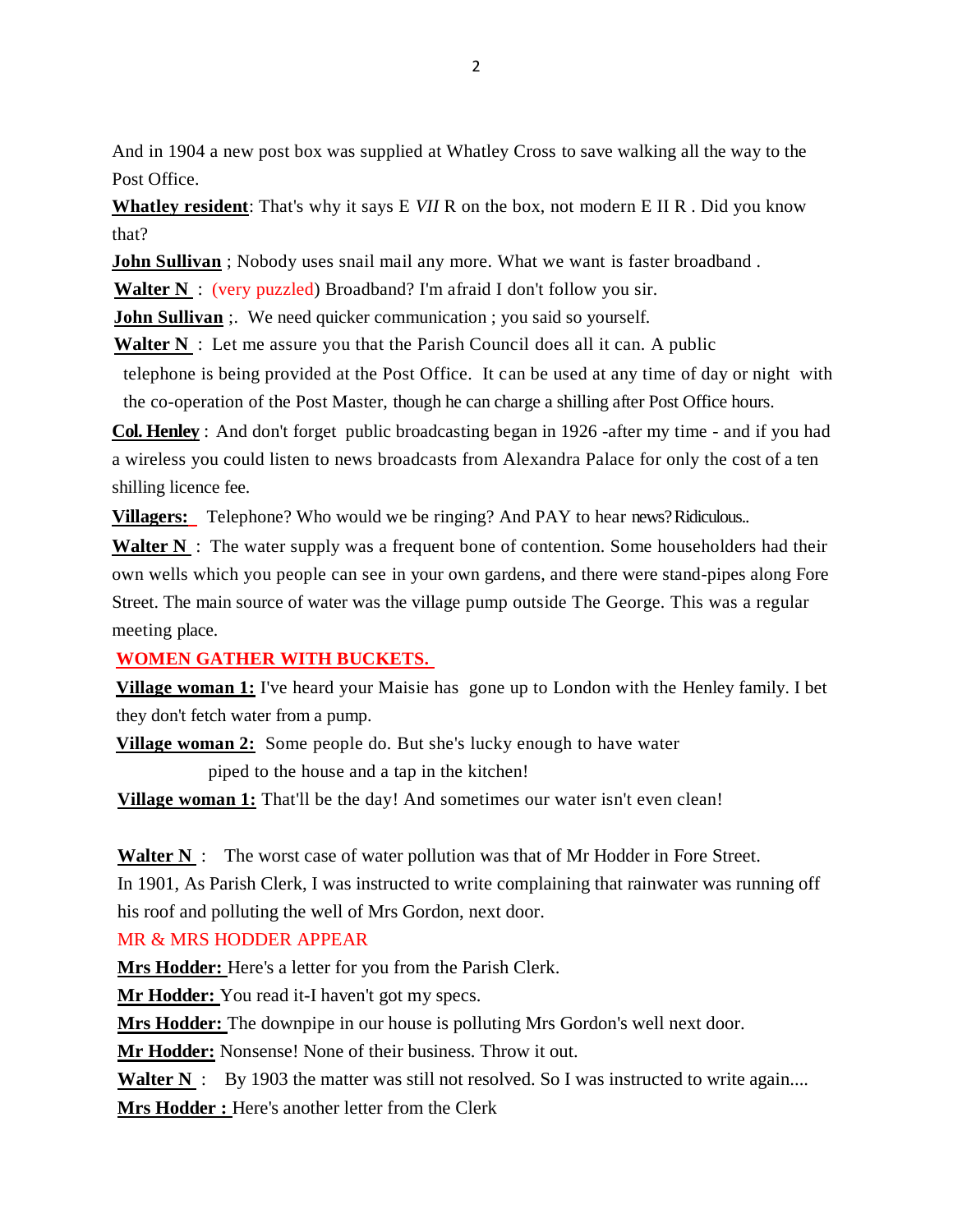**Mr Hodder:** Who's that? Northcombe? Officious so-and-so. You deal with it.

**Walter N** : At a meeting in 1904, the matter was discussed AGAIN.

**Mrs Hodder** : Here's another letter. You've been on the council, you ought to do something about it.

**Mr Hodder:** Tell them I'll deal with it .Have you got my supper ready?

Walter N : Later that year, it was reported that the downpipe had been disconnected --after three years of trying!

**Villager:** That's how long it took to get things resolved. It wouldn't take so long in your time would it?

**Parish Councillor:** Oh no, not nowadays. Of course we won't mention the allotment site. That taken nearly three years.

## **MR WHEATON RUSHES IN**

**Mr Wheaton:** She's poisoned! She's dead!

**Walter N** : Mr Wheaton, what's the matter? Who's dead?

**Mr Wheaton:** She ate some berries from the Yew tree that overhangs my field from the cemetery. It's your fault!

**Walter N:** Mr Wheaton, what are you talking about?

**Mr Wheaton**: My lovely black mare. My Bess!

**Walter N:** I'm very sorry. (Pause) Are you claiming compensation?

**Mr Wheaton**: I most certainly am. The Parish Council owes me.

**Walter N:** Two months later the Parish Council agreed to pay £35 compensation for the loss of the black mare.

**Mr Wheaton:** I should think so.

**Parish Councillor:** Unfortunately it also cost the Council heavily in solicitors' fees-£9.6s.8p Walter N: The cemetery had become the responsibility of the Parish Council when the church yard closed. A caretaker was appointed. (Enter Peter with spade, shears,etc.) Whenever there was a funeral the caretaker had to arrange for the path to be swept clear of cow-muck.

In 1905 there was a major change in the village. The Jubilee Hall had been built (as a reading room) by Lord Bridport, in the year of Queen Victoria's golden jubilee as you see on the corbels there.( Indicates corbels on ceiling).

Cricket St Thomas Estate had been sold to the Fry family in 1897, but Lord Bridport's heir retained the Hall. He now proposed to hand it over to the parish to be administered by a committee. The PC accepted with enthusiasm and a deed of conveyance was drawn up...

**Carl Earl:** More solicitors' fees!

**Walter N:** The committee formulated rules for the use of the Hall, and some surprising requestswere received.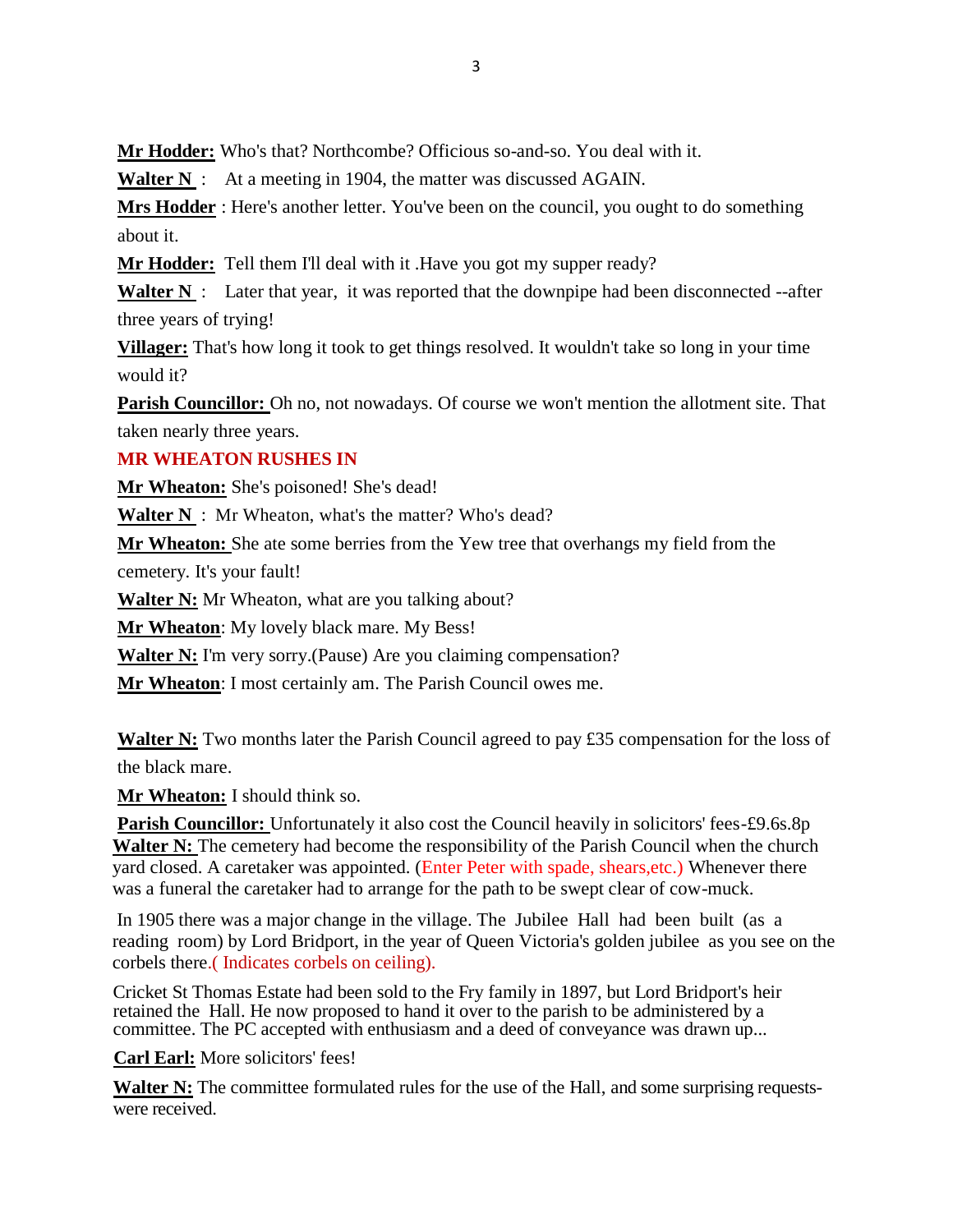**Mr Pym** I suggest we start a rifle club!

**John Sullivan:** No, Mr Pym. Much too dangerous.

**Mr Pym:** Well I wasn't suggesting live ammunition!

**Band Member**: I represent the village band. We'd like to practise in the Hall one evening a week. **John Sullivan:** Certainly Miss Loaring .

**Miss Loaring:**Thank you Sir

**John Sullivan:** But not too late please. We've had complaints from neighbours about noise: some dances and Whist drives don't finish till one 'o'clock in the morning! **Villagers:** Shocking. We have to get up at five.

Walter N: The Jubilee Hall was very soon in need of repair; damp was rising through the floor, and the roof was no longer rainproof. Funds had to be raised.

**John Sullivan:** (To Audience) Do you wonder we have to do fund-raising events? The building is nearly 130 years old! And have you bought a lottery ticket yet? (Wave a Lottery App form). **Walter N:** The Jubilee Hall needed a caretaker and in exchange for his duties, Mr Singleton was allocated the cottage at the south end of the Hall.( Enter Caretaker with brooms and brushes). He lived there comfortably with his daughter, until the committee asked him to retire. Understandably he refused. The daughter also refused to go and was allowed to remain there even after her father died. After that the hall no longer employed a resident caretaker.

The Parish Council and the Jubilee Hall committee fell out over one issue: the purchase of a billiard table. This was intended to keep the youth of the village occupied on winter evenings. But the PC refused to pay for it!

**Villagers:** Shame! How mean! What are the kids meant to do in the evening? **Walter N:** The Jubilee Hall committee resigned 'en-bloc' **JS** Steps off stage

**Rev.Richardson:** I was Vicar of Winsham at the time. Keeping the children out of mischief was a familiar theme. In the twenties, we had a wonderful offer from Mr George Davies of Leigh House. He proposed to give us a piece of land across the road from the George Inn, as a village recreation ground.

**Walter N:** The PC was delighted by this "thoughtful and generous" offer and set about ordering play equipment: swings, a roundabout and a shunter. All these had to be ordered from a firm in the Midlands and sent by rail to Chard Junction. Thence they were transported to Winsham by horse and wagon.

**Villager 1:** A pity they didn't have E-bay then - would ve been cheaper!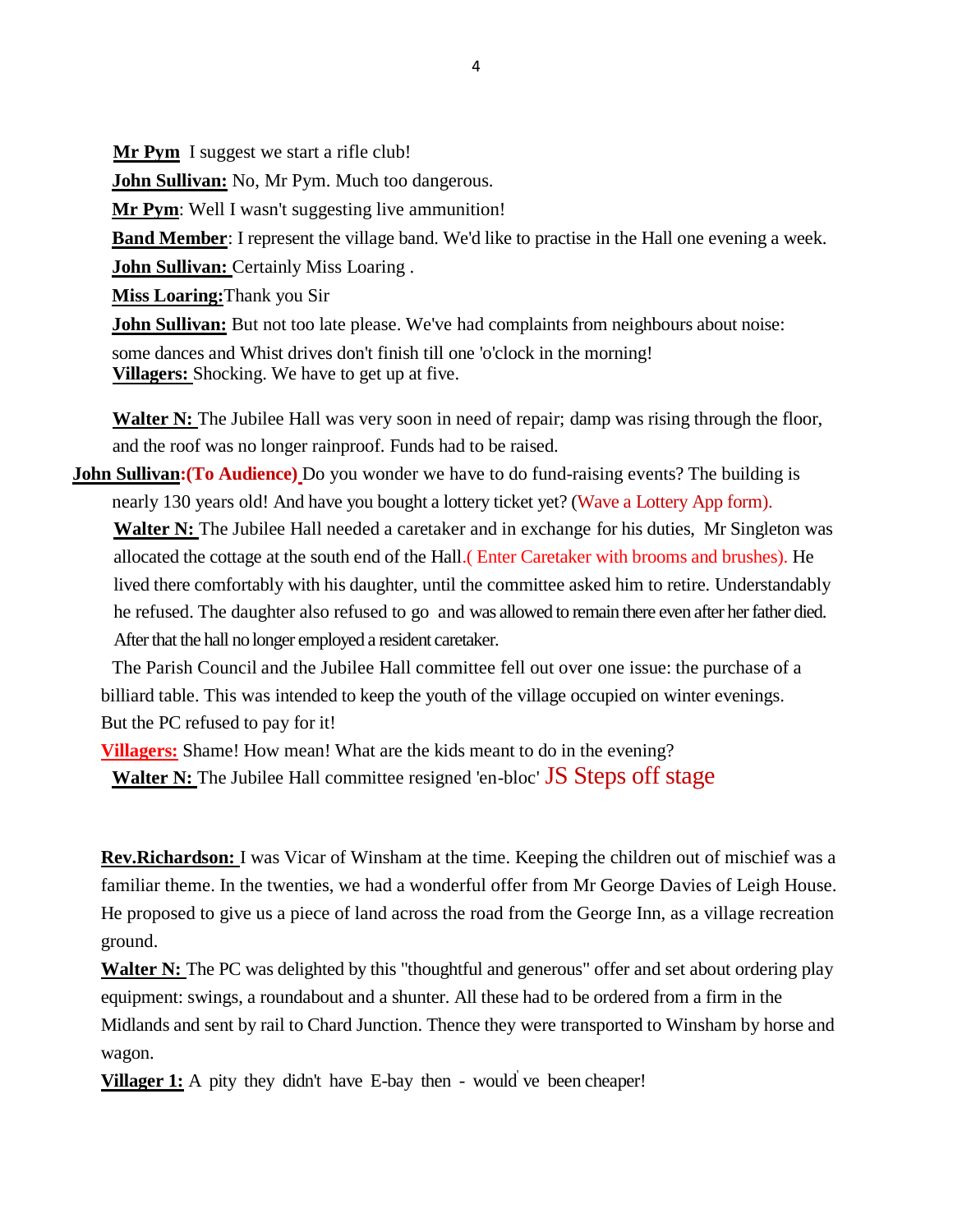**Villager 2:** Or Amazon - door to door delivery.

**Walter N:** When the playground was officially opened in 1926, an oak tree was planted in commemoration of the event. It's a tree you are all familiar with.

#### Richardson plants tree. Applause from all

 So far we have dealt with some of the lighter moments in the PC's history and not with the saddest and most important event of the early twentieth century: the Great War. I was still Clerk then, and Mr Fry was chairman. Because we both lost sons in those terrible years, I prefer to hand over my narrator role to a modern Paris Councillor who may be more dispassionate.

#### Walter N retires to sit behind lectern

**Parish Councillor:** Surprisingly, the War is very little mentioned in Parish Council meetings,.

Except for those families directly involved perhaps it was not thought of as a parish issue. Many local men were spared active service, even when call-up became compulsory in 1916; they were in "reserved occupations".

Farming had declined badly since 1890 but now was seen as vitally important. Convoys were sent from Canada and the United States , but many ships were torpedoed. So rationing was introduced, at first voluntarily.

#### **WOMEN GATHER AT THE PUMP. ONE IS READING A NEWSPAPER**.

**WOMAN 1.** Listen. We're told to eat only *two and a half pounds of meat each week* and three quarters of a pound of sugar. I'd be lucky if I ever saw that much meat!

**WOMAN 2'**. And we shouldn't eat butter, only margarine.

**WOMAN 3.** Margarine? What's that?

**WOMAN 4**. It's that horrible vegetable stuff they bring in from America. Well, I make my own butter, and I'll keep doing it!

**WOMAN 1**. Eggs now thrupence or fourpence EACH! Good thing we've got our own hens.

**WOMAN 2.** But they will make rationing compulsory soon - you mark my words.

**WOMAN 1.** It's all down to this terrible war. Have you heard from your cousin lately, dear?

**WOMAN 4.** Yes, I had a letter the other day. It's terrible up there. Zeppelin raids most nights. The house next door-but-one was destroyed completely.

**WOMAN 3.** Zeppelins? What are they?

**WOMAN 4.** They're frightful airship things that drop bombs.

**WOMAN 2.** Thank God we live down here, that's what I say.

**WOMAN 1**. And what about Maisie? How's she getting on in service?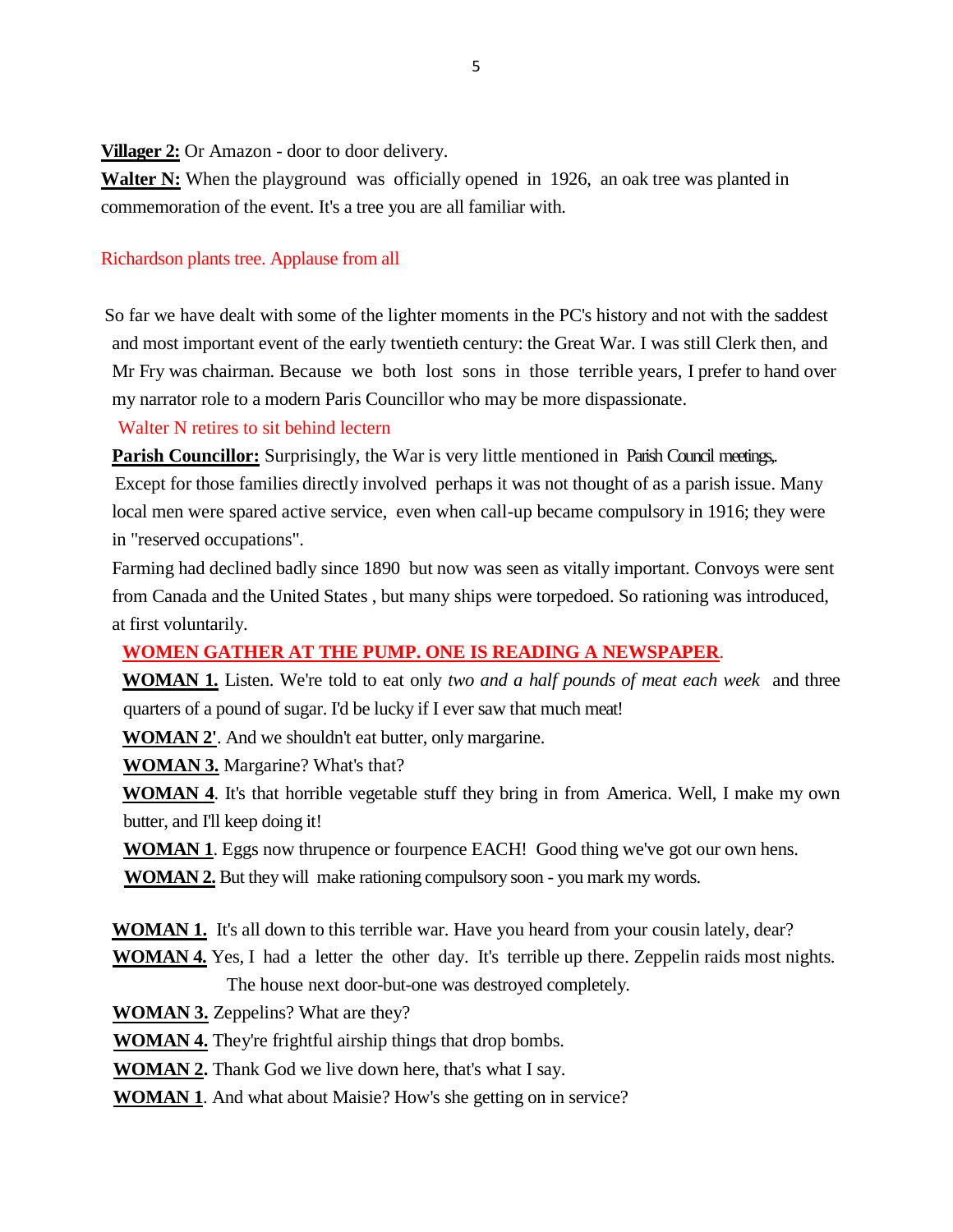**WOMAN 2**. Oh, she's not in service no more. She's working in a munitions factory.

**WOMAN 1**. A horrible dangerous job, that, making shells.

**WOMAN 4**. It is. lots of girls have been killed by explosions in other factories.

**WOMAN 3**. What's she do it for, then?

**WOMAN 4**. For the money, I reckon. She's earning many times what she did as a lady's maid, ain't she? And no missus telling her what to do in her time off.

**WOMAN 2**. And it's for the war effort. We should all do something.

**WOMAN 4.** 12 hour shifts they do. And they're all turning yellow!

**WOMAN 3** Turning yellow?

**WOMAN4.** From the sulphur you know.

**WOMAN 2.** It's not just the men suffering on the battlefields, is it, in these terrible times.

**Walter N** And it wasn't only humans either.

.. **FARMER RUSHES IN**

**FARMER** They've taken our Billy!

**Walter N** But you can't manage without him on the farm, can you?

**FARMER** No, we can't, Fred's too old, and he's often lame.

**Walter N** You mean, they just came and took him? He didn't volunteer?

**FARMER** No, they bundled him into a wagon and took him off to France to pull guns.

**Walter N** (Pause) You mean, your horse?

**FARMER** Yes, our wonderful shire horse, Billy. I'll never see him again.

**Walter N** You have our sympathy, but it's not a Parish Council matter. It's all part of this dreadful war.

**Villagers:** It's terrible for everyone. When will it end?

**SECOND FARMER** Have you seen what they've sent me to work in

my fields? Women!

**WOMAN 1.** Women have always worked on the farms round here, specially at haysel and harvest.

**SECOND FARMER** Of course. But these are townies. They don't know one end of a cow from another.

**WOMAN 2**. And won't they get mucky with their long skirts and fine clothes?

**SECOND FARMER** Skirts? You should see them. They're wearing trousers!

**WOMEN mutter and sound shocked.** Disgusting!

**Woman 1** Wait till our boys come home and see that! " LONG PAUSE But when will our boys come home? It's nearly four years now.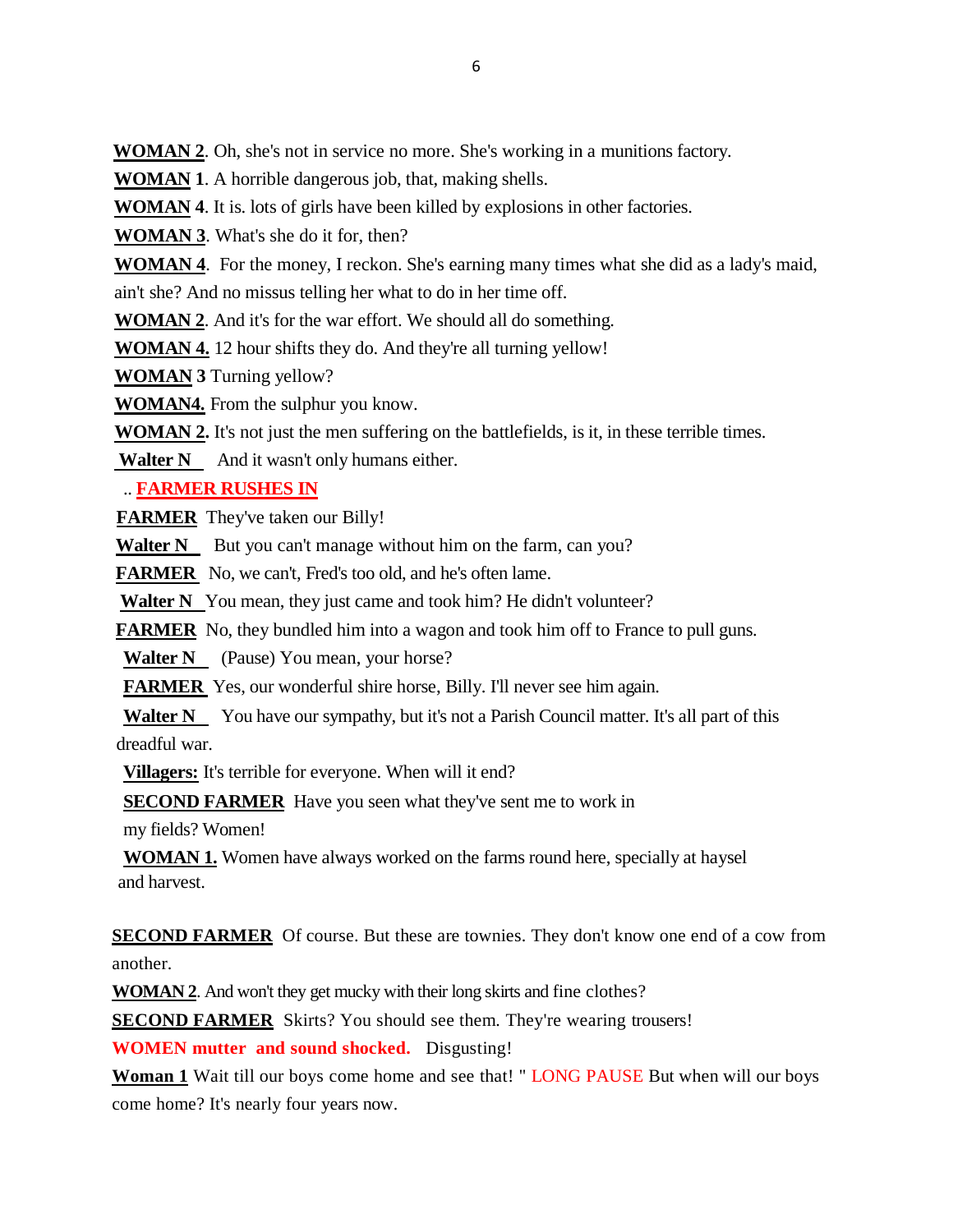**Parish Councillor:** And of course it was more than four years. And so many did not come home. **PAUSE Music begins, softly in background. Track2 Dives & Lazarus**

Very soon after the war there was a nationwide movement to erect war memorials in each town and parish. An appeal went out for contributions to the cost. The local gentry were generous but many small contributions were made by ordinary people. By 1920 plans were well ahead and a patch of land transferred to parish ownership. The Memorial was officially unveiled on Armistice Day 1923. And these were the men who were honoured. FADE OUT MUSIC

LIST OF NAMES read out one by one- each "actor" taking a turn.

#### *Frank Bridle dead at nineteen*

*Walter Bridle his father*

*Percy Bridle gardener at Cricket St Thomas Augustus Brown dairy manager at Cricket St Thomas Samuel Brown, the middle of 13 children, living in Church Street Edwin Budge living at Broadenham Sidney Butler, who had married Kate Russell Ernest Cotterell, Who worked at the corn mill on the Axe near Thorncombe Archibald Forsey, estate worker whose sister Mabel taught at Winsham School. Alfred Fry. His father had bought Cricket St Thomas estate in 1897. Charles Garrett, described as a motor cleaner at Cricket St.Thomas Herbert Gill, known as Bert who kept a barber's shop, in Fore Street. William Good, estate gardener and apprentice baker. Fred Hawker, enlisted in 1911, but killed within 3 weeks of the outbreak of war. Louis Loaring. Enlisted in Canada in1916.Died of shell wounds at Vimy Ridge in1917 William Northcombe, son of Walter Northcombe-killed at the Battle of Jutland. John Perrott-farm worker living at Axwater William Rowe, son of James Rowe, shepherd at Cricket. Albert Russell, a carter at Cricket, one of eleven children. John Spurdle, worked from age 13 as farm hand at Ammerham. Sidney Spurdle, his cousin, a cowhand at Hollowells. Frederick John Sylvester, whose father was Postmaster and shop-keeper in Winsham. John Trott, volunteered for the Royal Navy, killed at the age of 17. James White, originally from Hawkchurch, died from wounds at Arras (24) POEM ( NO MUSIC)*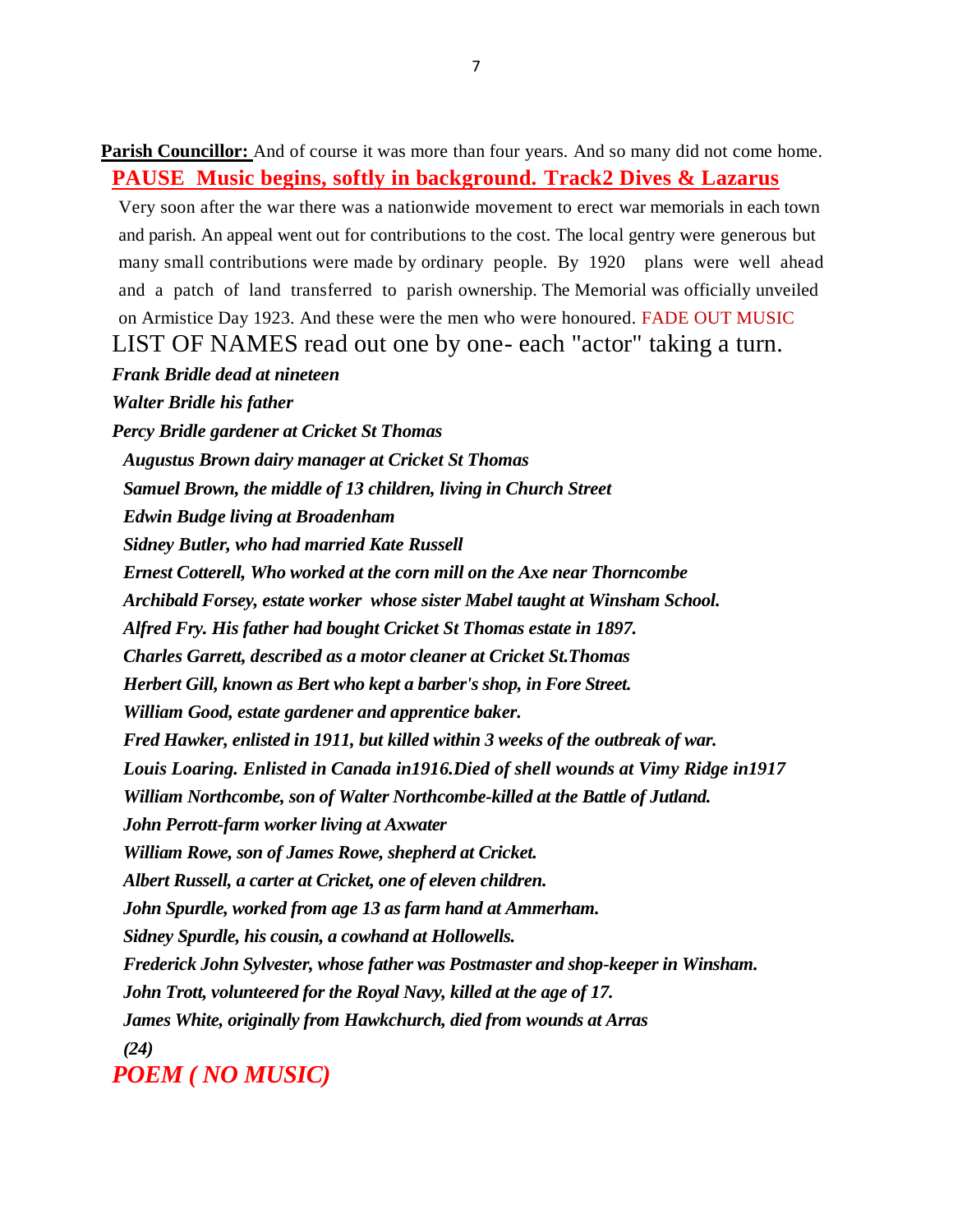**Walter N** : So we moved into the 1920s - a time of contradictions and contrasts. New music and new fashions **appeared**. **Twenties Music-**

(Flappers dance) But for many a time of unemployment and depression. People asked what the war had achieved. Wages were low and housing conditions appalling. You've heard the phrase "homes fit for heroes" but where were they? At last, public housing was provided. The first of those in Winsham were 6 houses in Fore Street. Some were "parlour houses" to be rented at eight shillings a week and smaller ones ( "non-parlour houses") at six shillings a week. It's pleasing to find that the first applications were from people whose names are still familiar in the village:

March, Spurdle, Grabham, Paull, Beer, Moore.

Other developments followed in Western Way, Bakersfield and Davies Close. The latest were the 28 new houses in Davies Close in 1976.

**CYNIC** And then most of them were sold off again in the 1980s by Mrs Thatcher's government.

**Walter N** :A great step took place in 1933 when electricity came

to the village. Except for the lamp opposite Court Street that provided a safe route for workers at the cloth factory there had been no public lighting. The PC now suggested street lighting but the proposal was turned down. It was not until 1986 that the idea surfaced again under the Chairmanship of Mary Loaring. It was very controversial, many people claiming that we would no longer be able to see the stars. The PC organized a referendum and by a narrow margin street lighting was agreed. And we can still see the stars!

**Rev.RICHARDSON:** I was Chairman of the PC from 1925 . Dark clouds were appearing. Few people here could believe that another war was on the horizon despite deep political unrest in mainland Europe. But scarcely twenty years after the so-called "war to end all wars", men from Britain and the Commonwealth were being called to fight again. And this time there was serious fear of invasion. The Local Defence Volunteers (later called the Home Guard) were formed; tank traps were set up, which you can still see at Chaffcombe. Bombing raids, horrific enough in other parts of England, took place as near to us as Yeovil. We were fortunate that only one bomb fell in our vicinity--at Chard Junction.

**Parish Councillor:** One impact of the War for us was the stationing of part of an American Division, the 29th infantry, at Cricket St Thomas. Anyone who lived in the village at the time will remember the "sixpenny hops" in the Jubilee Hall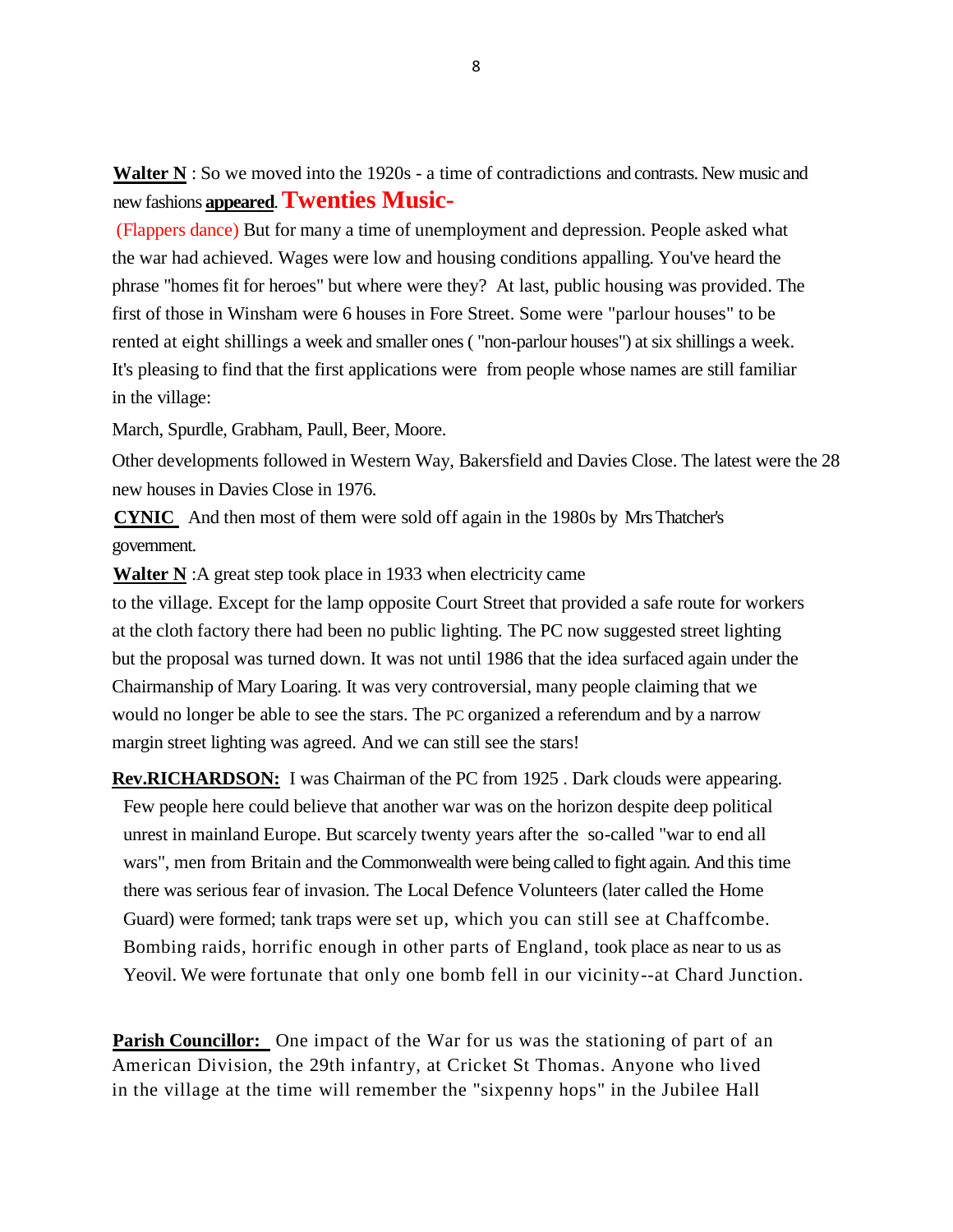where they met the GIs with their strange uniforms, strange accents, and even stranger manners. And who provided the music?-Tony & Ivor(Points them out).

 **Rev. Richardson:** Sadly, after the war, more names had to be added to the War Memorial: Douglas Brown, Graham Loveridge, William March, Ronald Davies.

They will not be forgotten. A new inscription was carved:

POEM: True love by life, True love by death is tried. Live thou for England, We for England died.

**Parish Councillor:** At long last, the dark clouds lifted. Victory parades and parties took place. The VE day and VJ celebrations were re-enacted on their anniversaries fifty years later. We held a street party with long tables in Back Street, with 40s music and wartime food. Many of you will remember the spam sandwiches and mashed parsnips masquerading as banana!

## **ANNE**

 Winsham has always been good at celebrations. From Queen Victoria's Diamond Jubilee, through four coronations in the 20th Century up to our present Queen's Diamond Jubilee, and the PC has always led the way..

Many people here remember the commemoration of the three hundredth anniversary of the Monmouth Rebellion. Everyone in Somerset had been encouraged to take part and in Winsham we dressed in seventeenth century costume and watched Monmouth's army , some on foot and some on horseback, march from the Dorset border and along Church Street. A full length play told the story of the Rebellion, from its optimistic beginning to its tragic end. Even the telephone box was included, being thatched for the occasion!

This was the origin of our very successful street fairs.

For the Millennium we produced two books which together depicted every building, person , activity and business in the parish in the year 2000.

**Parish Councillor:** Colin Slade was Chairman at the time. We have had some wonderful Parish Chairmen, including Miss Harding, whose memorial stained glass window you can see in the church; the Reverend Brian Bateson; Major Cameron ,and of course Roy Smart, who with his wife Janet, made possible the extension to the Jubilee Hall. (Waves in direction of the extension)